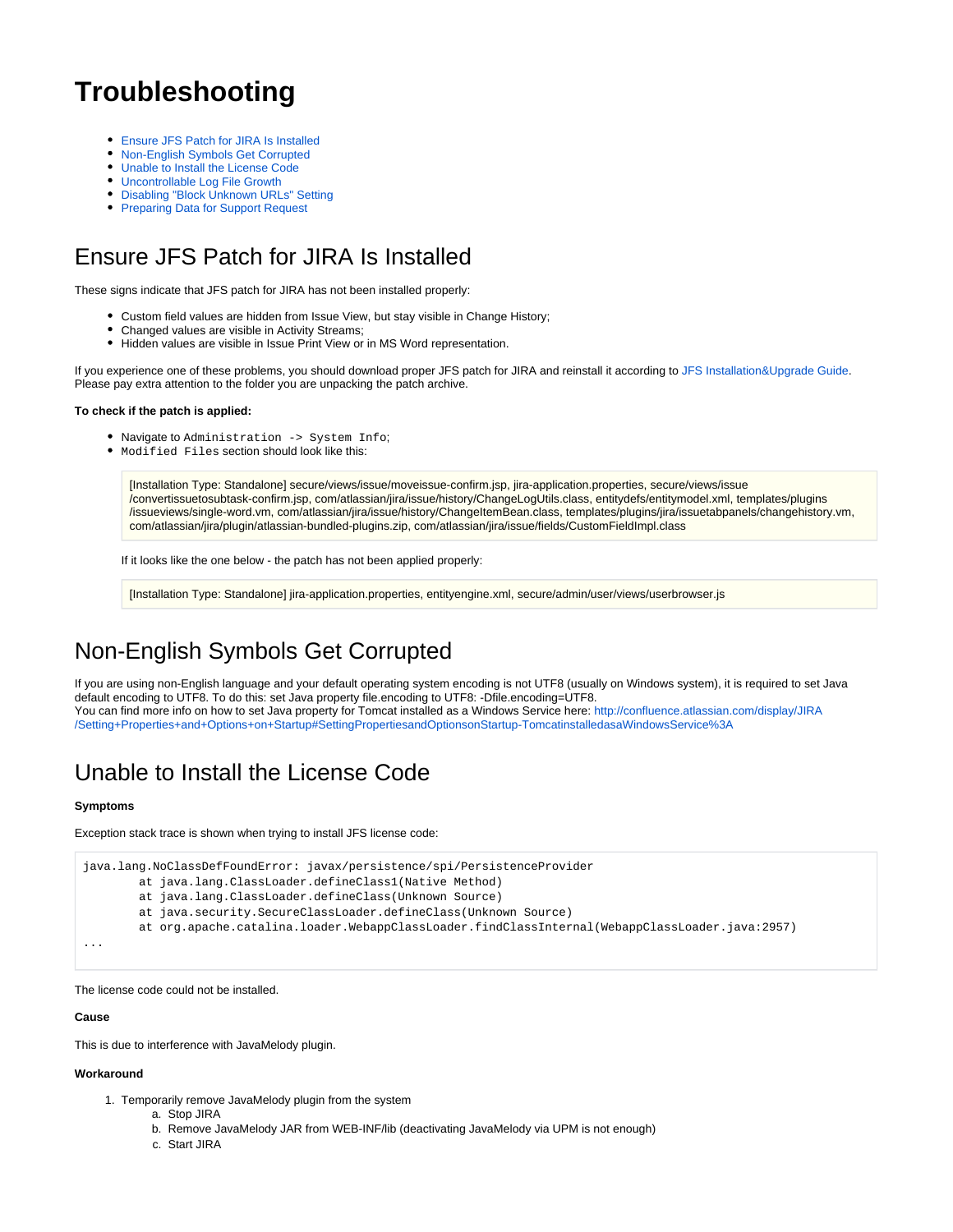- d. Install JFS license
- e. Stop JIRA
- f. Place JavaMelody JAR back to WEB-INF/lib
- g. Start JIRA
- 2. OR place the code directly to jfs-settings.xml file
	- a. The jfs-settings.xml file is located in JIRA\_HOME/jfs folder
	- b. Make a backup copy of the file
	- c. Place the code inside <licenseRawCode> tag
	- d. Save the file
	- e. Restart JIRA

Both plugins should work fine now, but you still will not be able to update JFS license while JavaMelody is present in the system

## <span id="page-1-0"></span>Uncontrollable Log File Growth

#### **Symptoms**

When a user performs an export of search results to CSV JIRA log files are flooded with stack traces as below which causes an uncontrollable log file growth.

```
2017-01-18 14:21:02,576 http-apr-8080-exec-707 WARN abcd 860x19727349x2 uo3kh5 172.200.50.127,172.210.64.12 /sr
/jira.issueviews:searchrequest-csv-all-fields/temp/SearchRequest.csv [c.q.j.f.issue.export.
DelegatingCustomFieldType] this should never be called: java.lang.Throwable
                at com.quisapps.jira.fieldsecurity.issue.export.DelegatingCustomFieldType.warn
(DelegatingCustomFieldType.java:34)
                at com.quisapps.jira.fieldsecurity.issue.export.DelegatingCustomFieldType.getValueFromIssue
(DelegatingCustomFieldType.java:117)
                at com.quisapps.jira.fieldsecurity.issue.export.
SecureCsvIssueExporter$CustomFieldMethodInterceptor$1.getValueFromIssue(SecureCsvIssueExporter.java:149)
                at com.atlassian.jira.issue.export.customfield.DefaultCsvIssueExporter.
getFieldExportRepresentationForCustomField(DefaultCsvIssueExporter.java:144)
 ...
```
#### **Cause**

This is due to the interference with a third-party add-on, which does not support the new 'Export to CSV' feature correctly. This feature was introduced in JIRA 7.2.

#### **Fix**

Upgrade to JFS v1.4.36 or later.

### **Workaround**

• Set Logging level to ERROR on the JFS Settings page

#### OR

. Navigate to Logging and Profiling at JIRA Admin and set logging level for com.quisapps.jira.fieldsecurity.issue.export. DelegatingCustomFieldType to ERROR

### <span id="page-1-1"></span>Disabling "Block Unknown URLs" Setting

Before creating a support request try to disable Block Unknown URLs setting at Administration -> Field Security -> JFS Settings.

### <span id="page-1-2"></span>Preparing Data for Support Request

- 1. Navigate to Administration->Field Security->JFS Settings and:
	- a. Set Logging Level to TRACE;
	- b. If the error is related to SOAP or XML-RPC API: set "Dump Request & Response Data to File" option to ON;
	- c. Click the Save button to submit changes;
- 2. Perform actions that are causing the error;
- 3. Navigate to Administration->Field Security->JFS Settings and disable extended debugging by setting Logging Level to INFO and "Dump Request & Response Data to File" option to OFF; click Save button to submit;
- 4. Attach JIRA log file and application server log file to the support request (see [this page](http://confluence.atlassian.com/pages/viewpage.action?pageId=16121981) for how to find log files; choose your JIRA version);
- 5. If the error is related to SOAP or XML-RPC: navigate to /jfs/tmp subfolder in the JIRA home folder of your instance, archive its content with any common archiver (e.g. ZIP) and attach to support request.

⋒